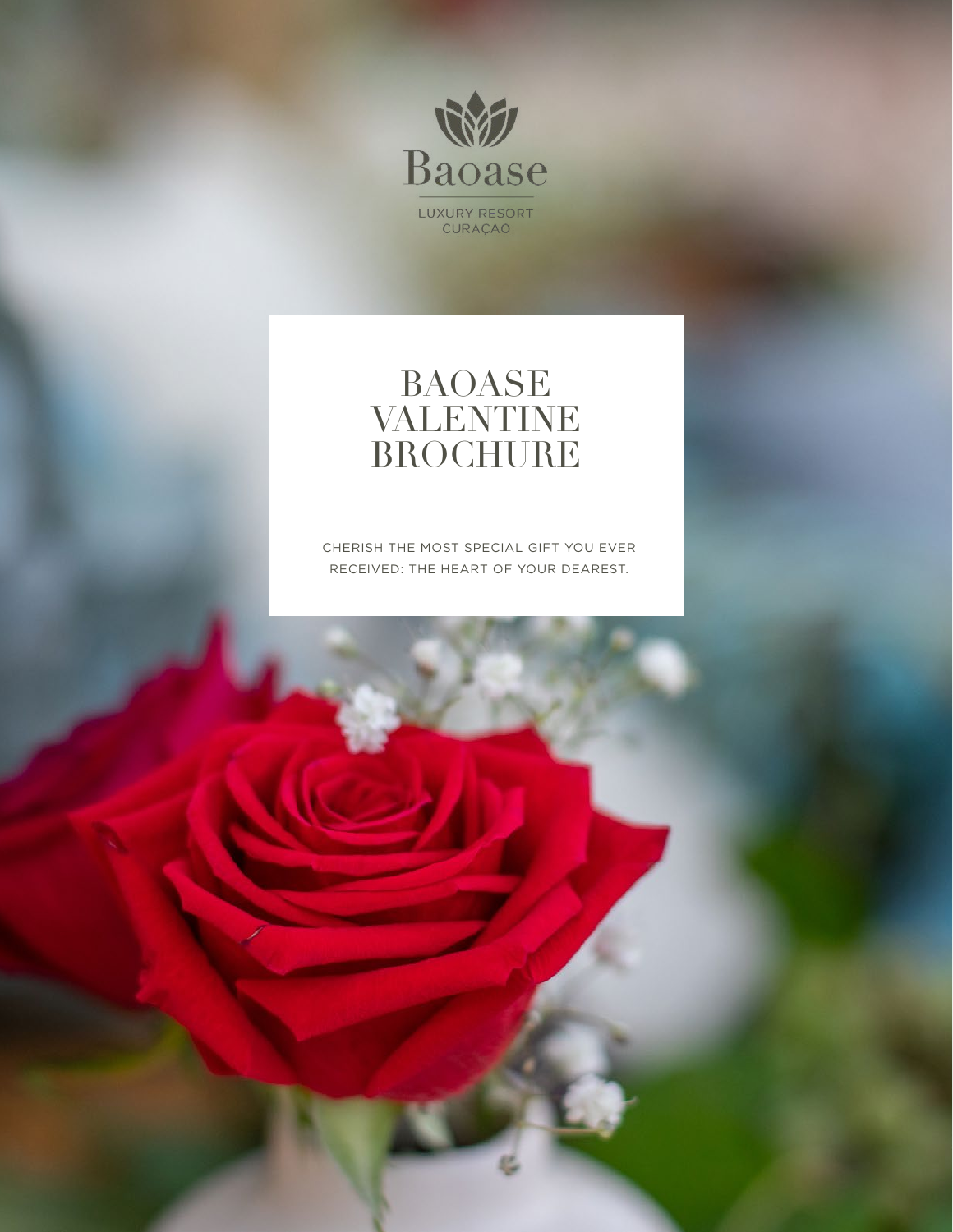## DEAR BAOASE GUEST

Baoase Luxury Resort invites you to celebrate your Valentine's Day in paradise.

A day filled with love and romance becomes even more special in the tropical retreat of Baoase Luxury Resort. Whether you are on a long-term getaway with us or just visiting for the day, we will make sure you and your partner experience a day to be cherished forever.

Our Baoase Culinary Beach Restaurant offers a luxurious and romantic ambiance for a unique Valentine's Dinner, with our team being committed to exceeding any culinary expectation.

Please keep in mind that reservations for visitors are subject to availability and that our Valentine's Day packages are not available for children.



*Love, the most precious emotion of mankind. Baoase Luxury Resort created equally precious moments to celebrate your loved one during Valentine's Day 2022.* 

### VALENTINE'S BEACH DAY PACKAGE *including breakfast & 3-course lunch*

.

USD **つつら** per person

Hide from the everyday to be just with the one you love and celebrate Valentine's at the secluded beach of Baoase. This Valentine's Day package includes one day pass, a breakfast at our Sunset Deck (including festive Prosecco, fresh juices, eggs to your choice, sweets and much more) and a 3-course lunch with a heart-shaped dessert. All other food and beverages are excluded.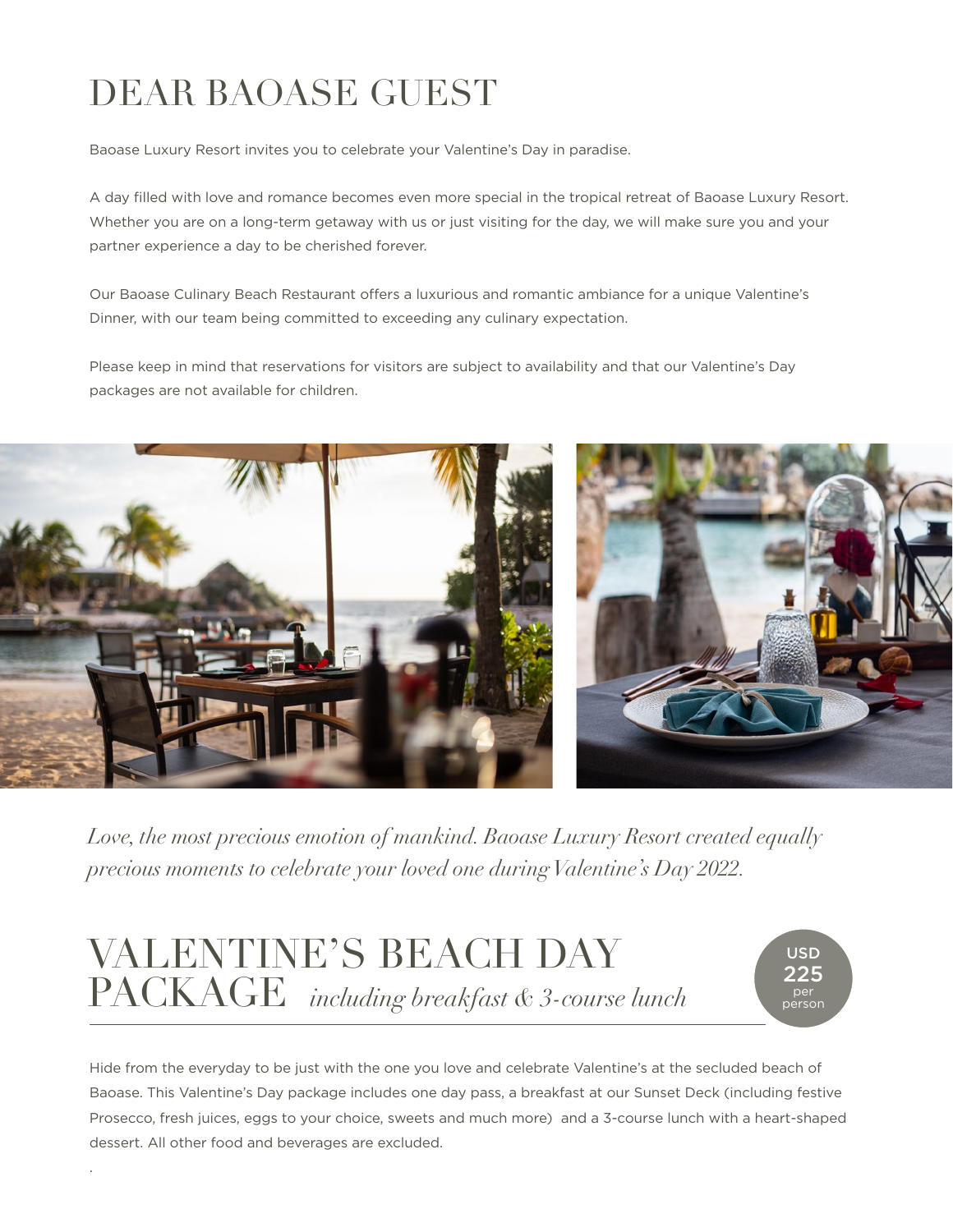#### VALENTINE'S PRIVATE GAZEBO DINNER FOR TWO

A lover with a heart for gastronomy will be head over heels with a romantically decorated gazebo and refined dinner by Executive Chef René Klop. Baoase's Valentine's menu includes a glass of Champagne with amuses, a choice of sparkling or still water, and a 4-course surprise menu with a heartfelt dessert. Everything comes to a wonderful close with coffee or tea and friandises.







#### VALENTINE'S PRIVATE GAZEBO ON THE PIER DINNER FOR TWO

While the sun sets, your love grows. Have a romantic evening overlooking the ocean from the private gazebo on our pier. Your secret spot will be full of love with elegant decorations and a lovely all-inclusive Valentine's menu. This dinner includes a glass of Champagne with amuses, a choice of sparkling or still water, and a 4-course surprise menu with a heartfelt dessert and wine pairing. A beautiful finish comes from the coffee or tea and friandises.